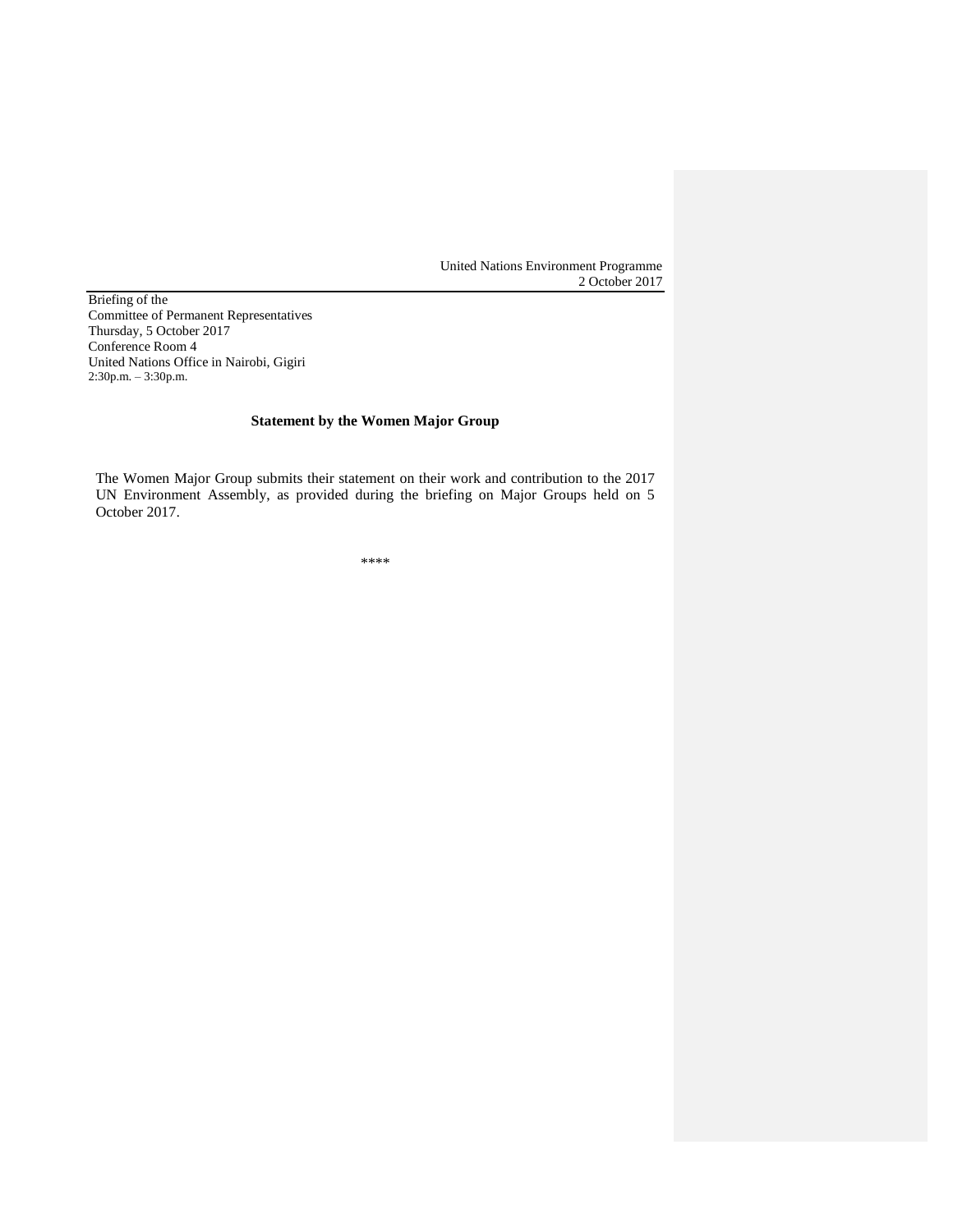## **WOMEN'S MAJOR GROUP STATEMENT ON THEIR CONTRIBUTIONS TO THE COMMITTEE OF PERMANENT REPRESENTATIVES**

Thank you chair for this opportunity. My name is Mary Muia representing the Women's Major Group.

We would like to thank the opportunity for enhancing transparency and ensuring that No One is Left Behind. We are ready to support the process to ensure UNEA-3's success and associated outcomes leading to a genuinely 'Pollution Free Planet'.

While noting that the environmental pillar of sustainable development is a key driver for human livelihoods and well-being, different forms of pollution pose a grave threat to human health, especially women and girls. Non-conventional forms of pollution, such as genetic, anti-biotic, nuclear, electromagnetic pollution as well as pollution coming from geo-engineering and other climate related technologies, have not yet been addressed and UNEA-3 bears a responsibility in doing so.

Hence, although we see in the Declaration key issues related to pollution, we believe that it still lacks some of the most pressing ones if the goal of ending pollution in all its forms is to be achieved. Besides, the language in the outcome documents should reflect diversity of all rights holders and stakeholders involved and recognize the importance of each and every one of them as agents of change, including by highlighting the vital role that women from indigenous and local communities have played in reducing and curbing pollution. Yet, most victims from air, water and food pollution continue to be women and girls.

Women's and men's health is affected differently by pollution and we need to understand biological factors and gender roles in order to find solutions. Women and girls are more prone to exposure to chemicals, including persistent and hormone disrupting pollutants which in early years leads to irreversible damage, therefore they need protection. Current research efforts have observed possible correlations between exposures to environmental toxins, such as agrochemicals, and the development of disease and illness, including cancer, reproductive dysfunction, and immunologic and neurologic impairment. Thus, mainstreaming gender in pollution responses is a must.

In the case of air pollution, for instance, around 4 million people die annually, mostly women and girls who spend the most time around the family cook stove fueled with bioenergy inhaling soot-filled smoke in a brew of other toxic and carcinogenic compounds. When household pollution drifts outside, it releases large quantities of black carbon, a short-lived climate pollutant—making home cook stoves the second largest contributor to black carbon emissions globally, after forests, grasslands and agricultural fires.

It is in this light that the WMG strongly calls for a Resolution to be introduced on Gender and Pollution, as said before, men and women are impacted differently from pollution, and the **Comment [Office1]: TBC**